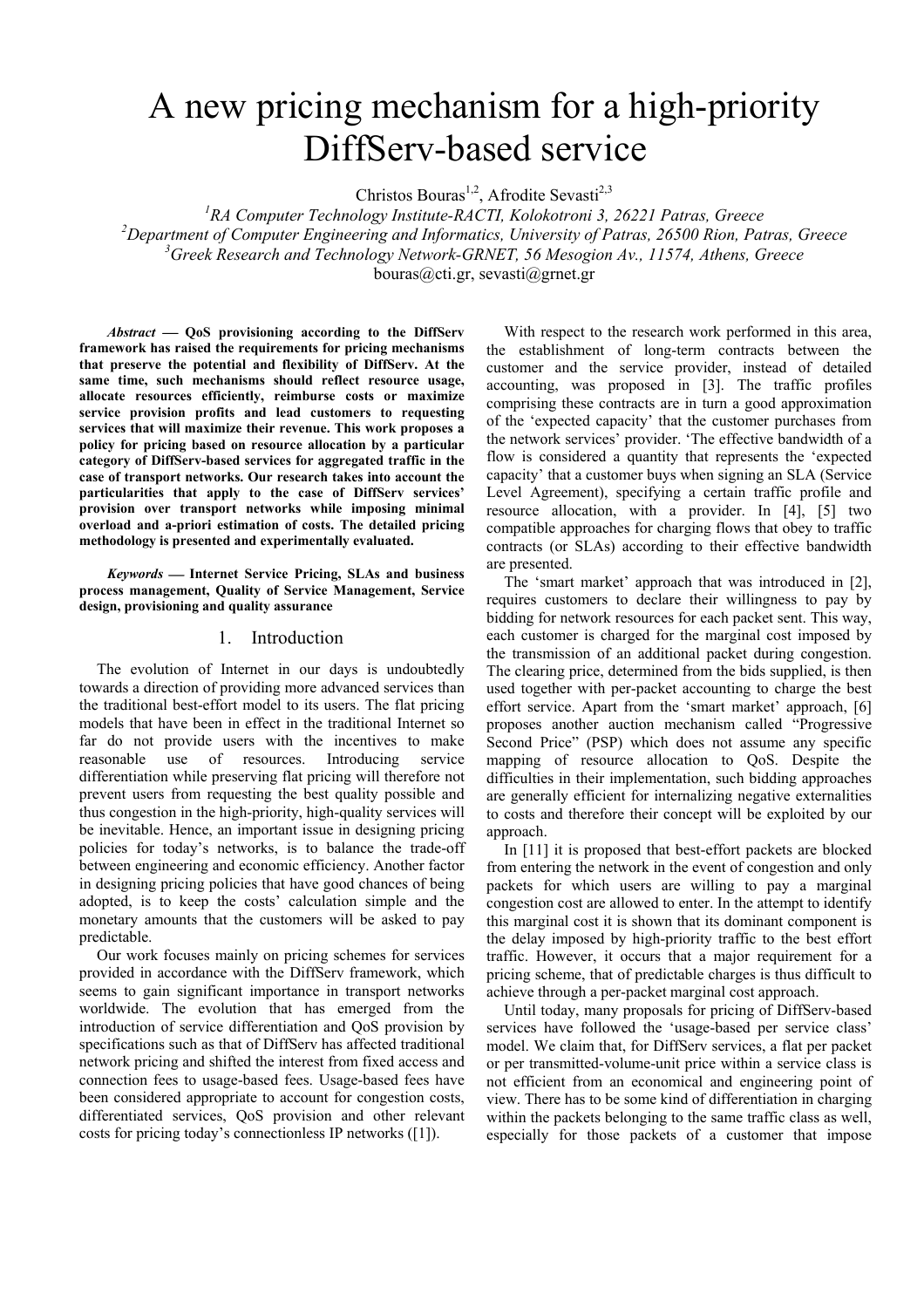negative externalities to the rest of the service users. We propose a pricing scheme that demonstrates engineering and economic efficiency, preserves simplicity in calculation of customers' charges and effectively reveals the details of service differentiation and QoS provision. It allows for renegotiation of tariffs based on actual usage and customers' valuation of the service provided. Our approach is innovative because it anticipates for externalities hidden in the costs involved and caused by the nature of such DiffServ services and also because it goes all the way up to the determination of actual prices.

After this introductory section, section 2 outlines the architectural framework for the proposed pricing methodology. Section 3 describes the proposed methodology for provisioning and pricing bandwidth and buffer space. Section 4 outlines the proposed pricing mechanism and section 5 presents an experimental evaluation of our proposed methodology. In section 6 our proposed future work is outlined and the conclusions of our work are summarized.

#### 2. The architectural framework

The case that will be further investigated in this work is that of pricing a high-priority, low latency QoS service for the customers of a transport network. Such a service is built according to the Expedited Forwarding Per-Hop-Behavior (EF PHB) of the DiffServ framework. For a detailed specification and analysis of the EF-based service, the reader can refer to [\[9\].](#page-5-7) Reliable transmission of data with the least possible end-to-end delay, almost zero packet loss and the minimum possible variation between the end-to-end delay experienced by different packets are the most crucial factors from the customer's point of view.

In an EF-based service, the provisioning of transmission resources is taken for granted and the focus shifts to the transmission quality obtained. The provision of such a service by a transport network provider has an analogy to the besteffort service provision: instead of bandwidth, the resource under contention is buffer space. The negative externalities imposed by congestion in best-effort service provision have their analogy to the negative externalities imposed by delay due to buffer occupancy and packets' waiting time in an EFbased service. In economic theory, externalities are referred to as costs (for negative externalities) or benefits (for positive ones) that do not accrue to the consumer of the good ([\[7\]\)](#page-5-8).

A pricing scheme for the EF-based service must lead each customer to select the amount of buffer space that he will buy from the provider in such a way that the negative externalities imposed by that amount of space are compensated (included in the price for this buffer space) and the customer does not have to shape his traffic, in an effort to reduce that amount, more than he can endure. Contrary to the existent approaches, what we are proposing is a distinction between the costs imposed to customers for the rate of their token bucket traffic profiles and the costs imposed to customers for the depth of their token bucket traffic profiles. This approach provides to the customers the incentives to provide EF traffic aggregates as well shaped as possible to the network provider. It also provides them with the incentive to provide the most accurate description of their detailed traffic profile (average rate and burrstones), rather than just an accurate description of their expected mean rate as proposed in [\[7\].](#page-5-8)

For the purposes of our detailed analysis, the downstream domains or customers are modeled as sources of EF traffic. Between each of the customers and the Transport Domain (TD) there exists an SLA that specifies the characteristics (traffic envelope) of the marked as EF traffic injected by each customer into the TD and the specific bounded end-to-end delay guarantee  $(D)$  provided by the TD itself. EF aggregates are considered legitimate after being policed each one by its own token bucket  $(r, b)$  policer that imposes conformance to an average rate  $(r)$  and a maximum burst  $(b)$  to the corresponding aggregate.

#### <span id="page-1-0"></span>3. Pricing the SLAs

Over-provisioning and careful dimensioning can be intuitively assumed to guarantee the required transmission rate and low end-to-end delay for the EF traffic aggregates traversing a transport domain. In such a situation, the utility function of customers is no longer dependent upon the amount of traffic being transmitted and the congestion experienced. It depends upon the equivalent capacity that each aggregate perceives and the quality metrics guaranteed (end-to-end delay, jitter and packet loss). We assume that over-provisioning ensures that no EF packets are dropped due to overflow in high-priority queues along the TD and that EF aggregates obtain a throughput, which is at least equal to their token bucket profiles' rate (*r* ). Thus, the utility function of customers depends upon the rate  $(r)$  and burrstones allowance  $(b)$  purchased from the provider through the SLA  $S_i$  as well as the end-to-end delay ( $D$ ) that the packets of each aggregate experience. We make the simplifying assumption that the utility perceived by the jitter guarantee is included in the delay factor. If we depict by  $p(S_i)$  the costs that a customer has to pay for purchasing an SLA with the  $S_i = (r_i, b_i)$  token bucket profile, then the objective of a pricing mechanism should be (apart from reimbursement of the provider's expenses for providing the EF-based service) that of maximizing

$$
U_j(S_i) - c_j(D) - p(S_i)
$$
 (1)

for each customer  $K_j$ , where  $U_j(S_i)$  the utility perceived by customer  $K_j$  serviced by the TD according to SLA  $S_i$ ,  $c_j(D)$  is the cost of end-to-end delay D for customer  $K_j$  and  $p(S_i)$  is the price to be paid by each customer signed with the SLA  $S_i$  and receiving EF treatment. Expressing  $c_j(D)$  separately from  $U_j(S_i)$  in (1) is one of the novelties of our approach. It is proposed to reflect that, unlike the  $S_i$  traffic profile, D is a factor involving externalities that concern the whole group of customers and this will be later addressed by our proposed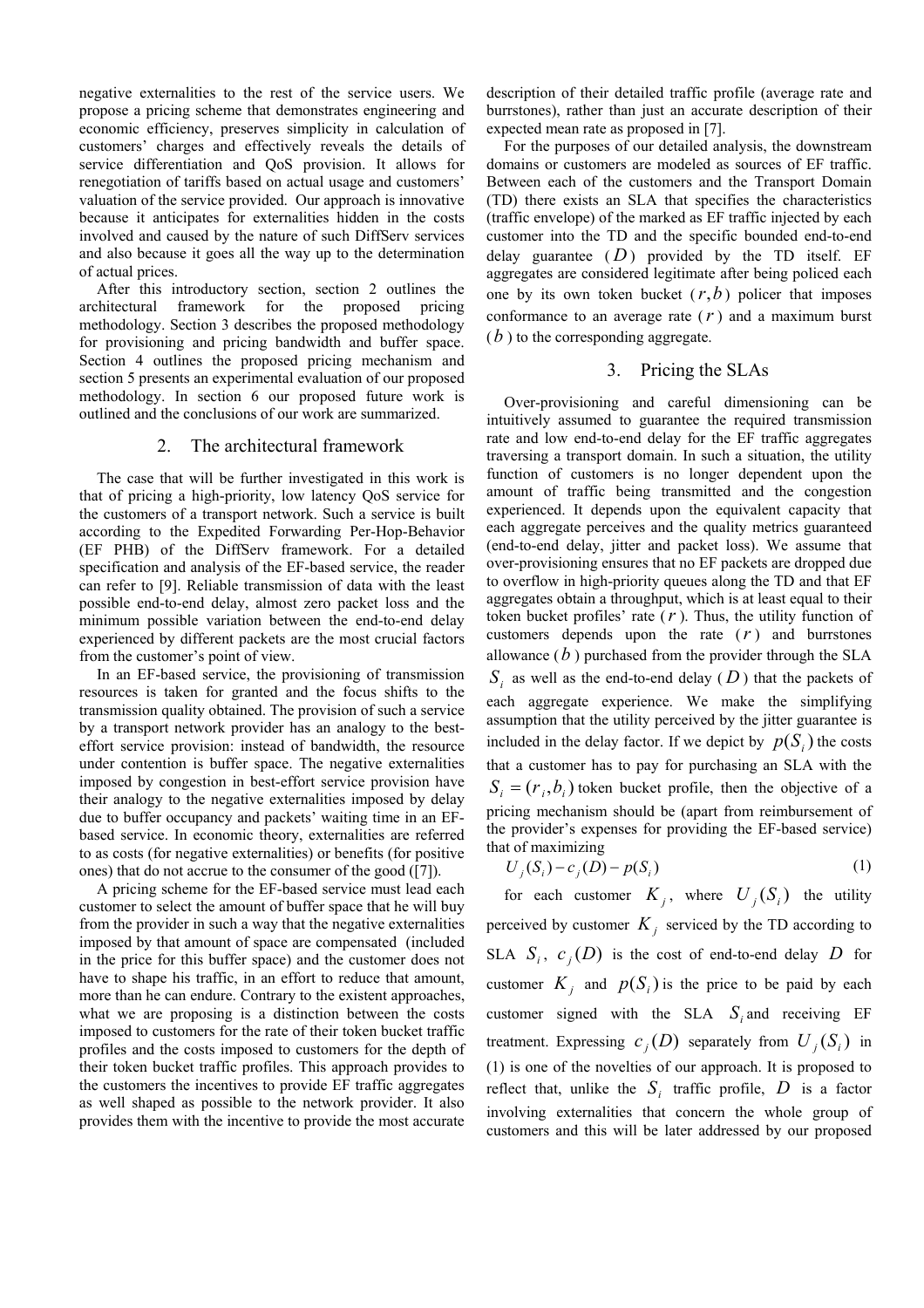pricing scheme. For ensuring reimbursement of costs for provisioning of the EF-based class  $(c_{EF})$ , the provider should charge the SLAs provided so that:

$$
\sum_{i \in \{set of SLAs\ of\}}
$$
  $p(S_i) \ge c_{EF}$  (2)

The pricing mechanism proposed should aim at restricting the customer's demands in such a way that, at the equilibrium, each customer's revenue calculated by (1) is maximized, without equation (2) being violated. The principles of the proposed pricing mechanism are analytically presented in [\[10\],](#page-5-9) while this work introduces the notion of renegotiation phases of both the SLAs and their pricing between the customers and the EF service provider over longterm intervals. A brief outline of the pricing mechanism is repeated here for clarity purposes.

As thoroughly explained in [\[10\],](#page-5-9) the TD provider can guarantee a worst-case end-to-end delay bound to all its customers, provided that the ratio  $a$  of the aggregated EF traffic injected to the TD links over the TD links' capacity reserved for EF traffic is bounded. The upper bound to  $a$  can be determined as a function of the capacity reserved for EF traffic on each link  $(C_i)$ , assumed constant  $\forall l, l \in TD$  and equal to  $C$ , the maximum rate with which the EF traffic aggregate is injected at each TD node and the maximum number of hops within the TD that a customer's EF traffic can traverse. Also, the prerequisite of over-provisioning, upon which an EF class is based, provides a lower bound for  $a$ . It requires that, if  $N$  is the set of customer aggregates routed through a node, for every node  $n$  of the TD then:

$$
\sum_{i \in N} r_i \le aC \Rightarrow a \ge \frac{\sum_{i \in N} r_i}{C} \tag{3}
$$

customers so that one or more values for  $a$  can exist without Assuming that each customer will ask for the highest  $r_i$ possible, the network administrator has to turn up with a set of acceptable  $r_i$  values and corresponding prices for the violating the aforementioned bounds. The range  $\{a_{\min}, \ldots, a_{\max}\}\$  within which a can vary is quite limited. In fact  $a_{\text{max}}$  is constantly bounded by the upper bound, which is constant for a certain topology and traffic engineering and  $a_{\text{min}}$  is provided by (3). The TD provider can vary the selection of a value for  $a$  below  $a_{\text{max}}$  according to the total EF capacity he wishes to sell to his customers. For the rest of this section, we will assume that the TD provider selects a value for  $a$  so as to isolate the charging for  $EF$  traffic methodology from its side effects on the rest of the traffic. After the selection of *a* , the TD provider has to distribute a total of

$$
r_{tot} = \sum_{i \in N} r_i = aC \tag{4}
$$

TD provider is suggested to distribute  $r_{tot}$  to his customers EF capacity among his customers. As explained in [\[10\],](#page-5-9) the

during the pricing mechanism's initialisation phase in a fair way according to

$$
r_i = \frac{C_{access}}{\sum_{i} C_{access}} r_{tot}
$$
 (5)

In this way, each customer  $K_i$  receives a share of the EF capacity available according to the capacity ( $C_{access}^i$ ) of his access link to TD. In later, re-negotiation phases the TD provider might update the distribution of  $r_{tot}$  to each customer according to a ratio  $\rho_i$  that might differ from their access link ratios so that  $r_i = \rho_i \times r_{tot}$ , while (4) is always respected.

After the mechanism's initialization phase, we propose renegotiation phases of all the contracted traffic profiles simultaneously over long-term intervals. During renegotiations, each customer is able to base his new traffic profile's *r* value selection for the next period on statistical data for the utilization of the rate value allocated to him in the elapsed period. This data can directly be retrieved by the statistics of the token bucket policer of the customer's aggregate in the ingress of the TD, so that no per-packet accounting is required and overhead is avoided. Long-term re-negotiation phases will allow customers to evaluate their needs for resource provisioning based on solid, singledimensional measurements and request the corresponding resources from the provider. This model will be shown to demonstrate fluctuations in the beginning, leading to more stable distribution of resources after a number of renegotiations. Fluctuations are also possible when a new customer requires EF services from the provider.

In terms of charging the provided EF rates for each phase, the TD provider is proposed to fairly spread the cost of overprovisioning that EF traffic requires among the EF class customers. Thus, instead of charging each customer just for the EF contracted capacity  $r_i$  provided to him, the provider has to calculate EF capacity unit price according to

$$
p_j^{\text{unit}} = \rho_j \times \{ \text{cost of capacity } C \text{ in the TD} \} \tag{6}
$$

so that the unit price occurs as if the customer is using  $\rho_i \times C$  instead of the actual  $\rho_i \times a \times C$  capacity for his EF traffic. The total cost for providing an EF average rate of  $r_i$  to a customer is then

$$
P_j = p_j^{\text{unit}} \times r_j =
$$
  
\n
$$
\rho_j \times \{ \text{cost of capacity } C \text{ in the TD} \} \times r_j
$$
 (7)

After the selection of  $a$ , the provisioning of resources for servicing EF traffic throughout TD is possible, by configuring all nodes' PQ schedulers to provide a service rate of  $C$  to the EF traffic on all TD links. It can be then shown ([\[8\]\)](#page-5-10) that the end-to-end delay  $D$  is bounded by a function of the same factors as in the upper bound of  $a$ , thus topology and capacity configuration related factors, as well as the total buffering space  $b_{tot}$  reserved at each TD router for EF traffic and the over-provisioning factor  $a$  itself.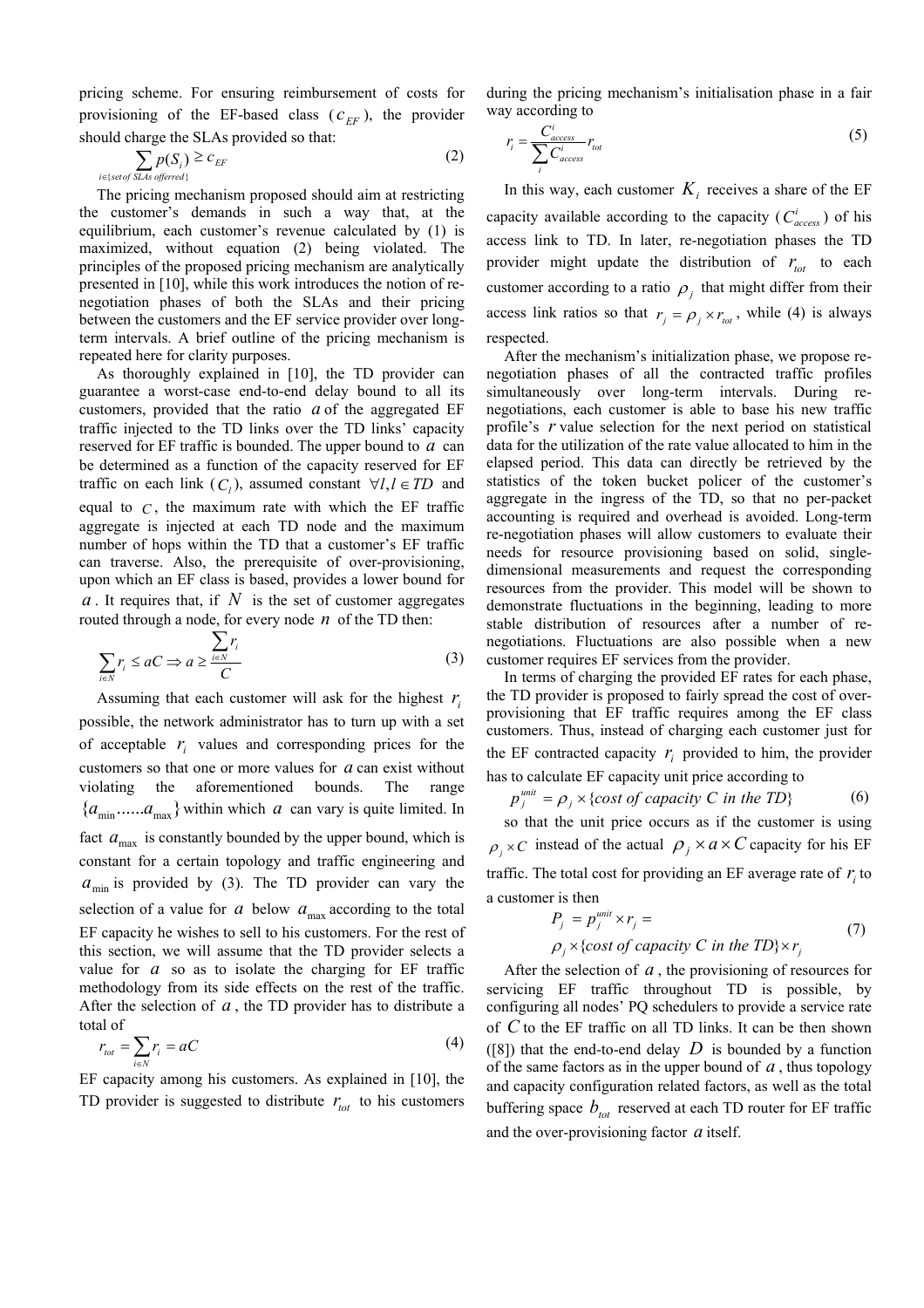The TD provider can thus calculate his available  $b_{\text{tot}}$  for a certain  $D$  guaranteed to its customers. It is apparent that according to the current TD's topology and capacity there is a limited amount of total buffer space at each router that can be distributed to its customers. The customers must thus be prompted by the bucket depth charging policy of the TD provider to restrain themselves from selecting large values for  $b_i$  by the fact that this will penalize them and others in terms of the delay perceived by their packets. Also the TD provider has to distribute  $b_{\text{tot}}$  among his customers so that if

 $N$  is the set of all customers, it holds that

$$
\sum_{i \in N} b_i \le b_{tot} \tag{8}
$$

In [\[10\]](#page-5-9) it is explained how the 'smart market' approach already presented can be adopted so that buffering resources can be provisioned to those customers who value them most, while distribution has a direct impact on all customers (the end-to-end delay guaranteed by TD). The clearing price for a buffer position  $(P_b)$  is set at the point where the sum of demands for buffer space, starting to add from the higherbids' demands, reaches the amount of available buffer space  $b_{tot}$ . So each customer will be notified of the cost he will have to pay for buffer space when signing a token bucket  $(r_i, b_i)$  SLA as equal to

$$
P_{b_i} = b_i \cdot P_b \tag{9}
$$

where  $P_b$  is the price to be paid for a unit of  $b_i$  and should be set by the provider so that (2) holds.

In a real-life scenario, it is envisaged that the TD provider will distribute the available buffer space  $b_{tot}$  during the initialization phase according to intuitive bids placed by customers, since no real-use data will be available. At the moment of re-negotiations, instead of speculating for the future, the customers are able to place bids on the available buffer space based on the statistics of the token bucket policer  $(r_i, b_i)$  of their aggregates for the elapsed period. Again, fluctuations will be observed in the first phases or when a new customer will require EF services from the TD provider. However, since the 'smart market' and bidding are proven to successfully integrate externalities in goods provision costs, it is envisaged that in equilibrium, the buffer space will be distributed to those who value it most and are willing to compensate for the delay their bursts might cause to others.

# 4. Proposed pricing mechanism

Based on the theoretical analysis already made, it is proposed that the following algorithm is used for the provision and pricing of an EF-based service over a transport domain:

**Step 1:** Each customer agrees that his EF aggregate will be policed by a  $(r_i, b_i)$  token bucket policer as the traffic enters the TD.

**Step 2:** Based on his local policy for EF provisioning, the provider determines  $a$  (the provisioning factor) for EF traffic on the TD topology, so that it obeys to the lower and upper limits mentioned in section [3.](#page-1-0) For a TD topology composed of links over which 2.5 Gbps capacity is provisioned for EF traffic, a maximum fan-factor equal to 3 and a diameter  $h$  (maximum number of hops for a packet) as shown in the first column, the provisioning factor  $a<sub>b</sub>$  for providing an end-to-end delay bound to 20 customers attached with 155Mbps links is provided in [Table 1.](#page-3-0) 

The value of  $\sum_i$  $r_i$  that can be supported by the TD is

shown in the third column of [Table 1.](#page-3-0) It is important to stress out at this point that the indicative values of  $a<sub>b</sub>$  provided are upper bounds for the provision of end-to-end delay guarantees. Usually a TD provider will determine a value for  $\alpha$  that also allows for the use of the majority of resources by non-priority, best-effort traffic. Provided that the TD provider's policy requires rate provisioning for priority traffic that does not exceed  $a<sub>u</sub>$  for all backbone links (customary

values for  $a<sub>u</sub>$  are in the interval  $\{0.05...0.2\}$ ), then the provider has to select *a* so that

$$
a = \min\{a_b, a_u\} \tag{10}
$$

<span id="page-3-0"></span>**Table 1. Provisioning factor and allowed total of EF capacity for a series of** *h* **values**

| h | a <sub>b</sub> | $\sum_{i} r_i$ |
|---|----------------|----------------|
|   | 0.6            | 1.5 Gbps       |
|   | 0.43           | 1.075 Gbps     |
|   | 0.33           | 825 Mbps       |
|   | 0.27           | 675 Mbps       |
|   | 0.23           | 575 Mbps       |

**Step 3:** Initialization phase for EF rate provisioning. The TD provider calculates

$$
r_{tot} = \min_{l} a \times C_l \tag{11}
$$

over all the links  $l$  of the TD topology and then distributes SLA token bucket rates to all customers according to (5). From (7), the cost for providing an EF average rate of  $r_i$  to each customer is calculated and the customers are then informed in advance about one part of the cost they will be asked to pay for the upcoming operation phase.

**Step 4:** Initialization phase for EF burrstones provisioning. According to the end-to-end delay demands of the applications supported and the advertised quality that the TD provider wishes to sell to all EF customers, the TD provider determines the end-to-end delay guarantee provided  $(D)$  and then calculates the buffer space  $b_{tot}$  that can be distributed among all EF customers as explained in section [3.](#page-1-0) In the case of a TD with  $a = 0.05$ , maximum number of hops equal to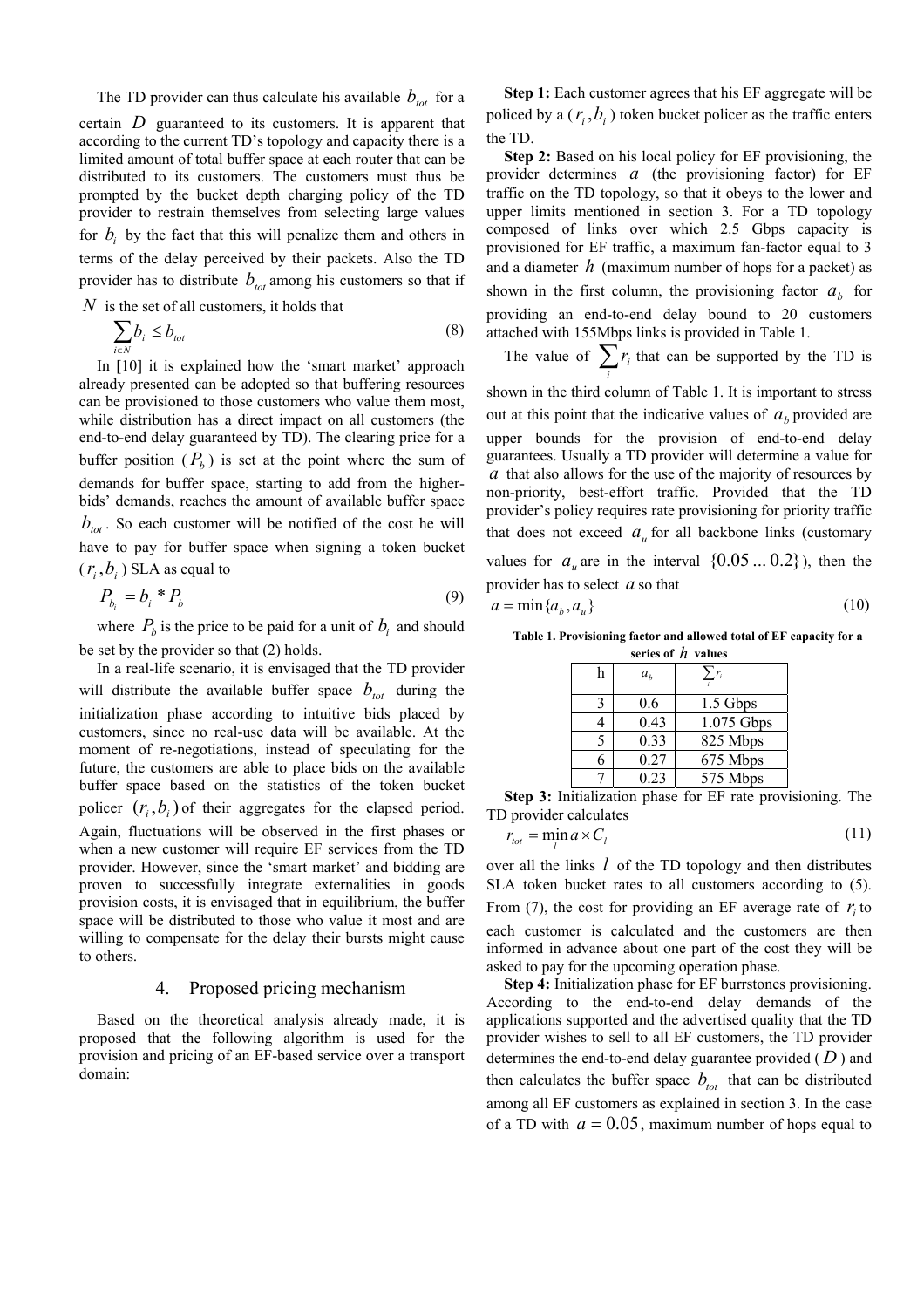8, a topology fan factor of 4,  $MTU = 4700$ bytes and  $C = 622Mbps$  the bound on D provided to all customers for different  $b_{tot}$  values is provided in [Table 2.](#page-4-0)

<span id="page-4-0"></span>domain with a maximum EF space of  $b_{\text{tot}}$  for any node **Table 2. Bounds on end-to-end guaranteed delay in a transport** 

| $b_{\text{tot}}$ (pkts) |     |                           | 30 | 50 | 100 | 150    | 200    |
|-------------------------|-----|---------------------------|----|----|-----|--------|--------|
| $D$ (ms)                | 7 Q | $14.88$ 21.86 35.82 70.72 |    |    |     | 105.62 | 140.52 |

After  $b_{\text{tot}}$  is determined, SLA token bucket depths to all customers can be distributed according to

$$
b_i = \left\lfloor \frac{b_{\text{tot}}}{k} \right\rfloor \tag{12}
$$

where  $k$  is the total number of EF customers. As a result in the initialisation phase, each customer is asked to pay for allowed burrstones an amount of

$$
P_{b_i} = \frac{b_i}{b_{tot}} \times P_b \tag{13}
$$

**Step 5**: Operation phase. The service is initialised and provided for a number of days  $n_d$ . During the operation phase, at the interface of the edge router where each customer's EF traffic aggregate is policed according to the token bucket  $(r_i, b_i)$ , the following statistics are maintained

at regular intervals 
$$
\Delta t
$$
:

$$
r_{average}^{i} = r_{i} + \frac{\# of \ packets \ dropped \ by \ the \ (r_{i}, b_{i}) \ token \ bucket}{\Delta t} \tag{14}
$$
\n
$$
b_{current}^{i} = current \ burst \ size \tag{15}
$$

It is important to note at this point that these statistics can be collected without computational complexity, since only dropped packets are counted in the case of (14) and the value of a counter is recorded in the case of (15).

**Step 6**: SLA re-negotiation and prices' adjustment phase. After an operation phase is terminated, the statistics collected must be evaluated and the SLAs preserved or adjusted. Each customer is presented with the vectors  $\{r_{average}\}, \{b_{current}\}\$ for the previous operating period and, ideally, a graphic representation of the values of the collected statistics.

Based on the data collected from the previous operating period, each customer is applying for a new token bucket policer  $(r_i, b_i)$ . The values of  $r_i, b_i$  can emerge from the  ${r_{average}}$ ,  ${b_{current}}$  vectors in a number of ways, e.g. the mean or median or upper values of the measured statistics can be used. A negotiation phase is here required and the TD provider can apply different policies in order to reach agreements with all its clients, e.g. first-come-first-serve, or normalizing demand according to available capacity determined in Step 3, providing each customer with a token bucket rate for the upcoming operation phase equal to

$$
r_i^{t+1} = \frac{r_i}{\sum_j r_j} r_{tot} \tag{16}
$$

Customers are also placing bids  $(bid<sub>i</sub>)$  for the available buffer space  $b_{tot}$  in the upcoming operation phase, taking into consideration the sampled data of the previous operating period and the delay guarantee  $\overline{D}$  provided by the TD. Each  $bid<sub>i</sub>$  is in the form of a vector

$$
\hat{\mathbf{v}} = (s_i, p_i^s) \tag{17}
$$

where  $s_i$  is the number of buffer spaces requested at price  $p_i^s$  per buffer space. Thus, each customer may request a series of  $(s, p_s)$  tuples. The TD provider is evaluating all bids in the order of  $p_s$  offers, starting from the highest offer and provides all token bucket positions for which the

following holds.  
\n
$$
\sum_{i} s_i \le b_{tot}
$$
\n(18)

In this way the token bucket  $b_i^{t+1}$  values for the next operating period are determined for all customers. The next operation phase can be initiated. Steps  $5 \& 6$  are iterated continuously during the service's operation.

#### 5. Experimental evaluation

For the evaluation of the proposed methodology and algorithm, an experimental set-up investigating the convergence of the iterative procedure of SLAs negotiation and pricing was implemented. The approach followed is rather simplistic, however it demonstrates the effectiveness of the pricing methodology proposed and how it provides to the customers the incentives to better approximate their true traffic profiles and charged in a fair and exact manner.



**Figure 1. Experimental topology** 

The simple case of a TD composing of single backbone link was adopted. Three main customers inject aggregated EF traffic to the same PoP of the TD. Each customer's EF aggregate is composed of 4,2 and 3 MPEG video flows for customers  $C_1$ ,  $C_2$  and  $C_3$  correspondingly. Each video flow is rather bursty with an average rate of 1.3 Mbps, packet size 200 bytes and an average burst size of 1700 bytes. 55Mbps are provisioned for EF traffic on the TD backbone link and an end-to-end delay of 19ms is promised by the TD provider for a value of *a* equal to 20.5% and  $b_{\text{tot}} = 30$ . Background traffic was also used to load the TD backbone link.

In [Table 3](#page-5-11) the SLA traffic descriptors that occurred during the re-negotiation phases of the experiment based on the statistical data of (14)-(15) in the form of